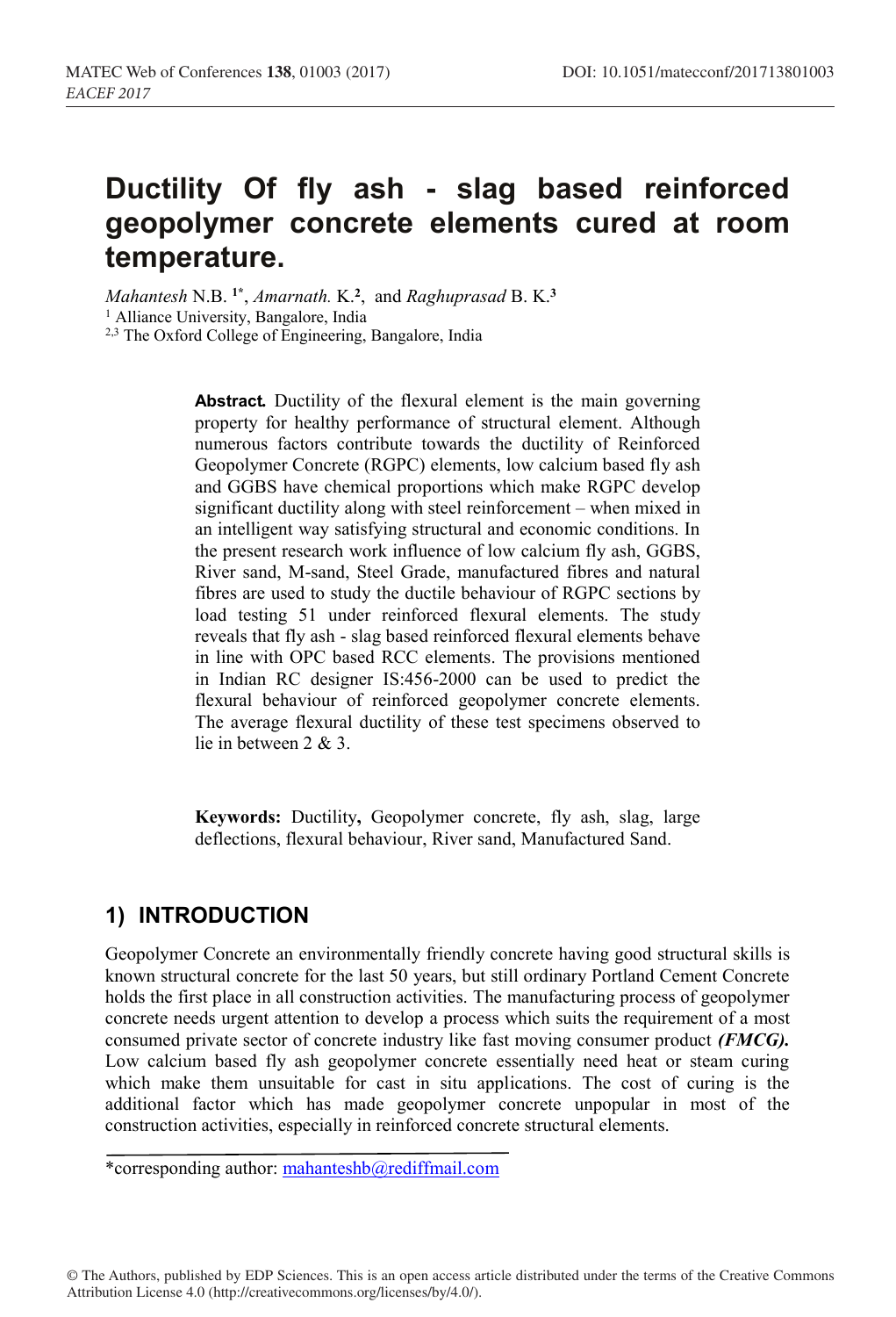Ambient curing is the most effective remedy to solve this issue. Industrial waste like slag (ground granulated blast furnace slag), when mixed with fly ash, develops strength at ambient temperature without heat or steam curing keeping the final strength same. During the past  $10 - 15$  years partial replacement of cement by fly ash & GGBS is becoming popular because of economic reasons in these sectors of concrete industry, giving ample evidence and data for a complete replacement.

#### **2) MATERIALS USED AND PROPERTIES.**

*Fly ash* used in this work was collected from Raichur thermal power plant in Karnataka, having sp.gr 2.15, Silicon dioxide (SiO<sub>2</sub>) 61.98%, Aluminium oxide (Al<sub>2</sub>O<sub>3</sub>) 26.06%, calcium oxide(Cao) 3.05% confirming to grade 1 of IS 3812.*Slag* – *ground granulated blast furnace slag*, was procured from Jindal Steel Plant Bellary-Karnataka, having sp.gr 2.62, Silicon dioxide (SiO<sub>2</sub>) 33.88%, Aluminum oxide (Al<sub>2</sub>O<sub>3</sub>) 18.02%, calcium oxide(Cao) 34.98% confirming to IS 12089.

*Manufactured-Sand (M-sand)*, crushed from granite stone, having Sp.gr 2.45, Fineness Modulus (F.M) 2.70 and *River Sand* of sandstone origin having F.M 2.62 confirming to Zone III of IS 383-1970 are used as fine aggregates and tested as per IS 2386. *Coarse aggregates* of granite origin of sizes 20mm,12.5mm & 4.75mm tested as Per IS2386. These coarse aggregates have water absorption capacity 0.5% by weight at room temperature 16 to 28 degrees Celsius.

*Sodium hydroxide* of 97% purity and *sodium silicates* with Na2O=14.7%,  $SiO<sub>2</sub>=29.41\%$ , water = 59.9% by mass are used as Alkaline Activator Solution using ratio of Na2Sio3/ NaOH = 2.5. *Sulphonated naphthalene* based superplasticiser, i.e. Conplast SP430 DIS distributed by FOSROC chemicals Bangalore used. Reinforcement is of Fe415 and Fe500 grades.

Four types of fibres used. They are (1) waste fibres produced from workshop lathe machine labelled as *LMF* (Lathe machine waste fibre) (2) factory made hook ended steel fibres marked as *SF2* of aspect ratio 71from Bekeart Pvt. Ltd, (3) plane steel fibres without hook end labelled as *SF1* from Nevatia Steel & Alloys Pvt Ltd (4) Polyester fibres marked as *PF* from Recron 3s Pvt Ltd placed sourced from South Indian Private Companies.

| S.No. | <b>Materials</b>                                   | Weight (kg) | <b>Specifications</b>                          |  |  |  |  |  |
|-------|----------------------------------------------------|-------------|------------------------------------------------|--|--|--|--|--|
|       | Fly ash                                            | 276         | 70% of total fly ash                           |  |  |  |  |  |
| 2     | GGBS(30%)                                          | 120         | 30% of total fly ash                           |  |  |  |  |  |
| 3     | 20mm to 12mm size CA                               | 451         | 35% of total CA                                |  |  |  |  |  |
| 4     | $12$ mmto $4.75$ mm CA                             | 451         | 35% of total CA                                |  |  |  |  |  |
| 5     | 4.75mm & down sizes                                | 389         | 30% of total CA                                |  |  |  |  |  |
| 6     | River sand                                         | 111         | 20% of total FA                                |  |  |  |  |  |
| 7     | M-sand                                             | 444         | 80% of total FA                                |  |  |  |  |  |
| 8     | Sodium hydroxide of 8M                             | 45          | 97% purity                                     |  |  |  |  |  |
| 9     | Sodium Silicate (Na <sub>2SiO3</sub> )             | 113         | Na <sub>2</sub> O14.7%, SiO <sub>2</sub> 29.4% |  |  |  |  |  |
| 10    | Super plasticizer                                  | 3.6         | SP430DIS (1.5%)                                |  |  |  |  |  |
|       | NOTATION: FA: Fine aggregate, CA: Coarse aggregate |             |                                                |  |  |  |  |  |

**Table 1**: Constituents for 1m3 of Geopolymer Concrete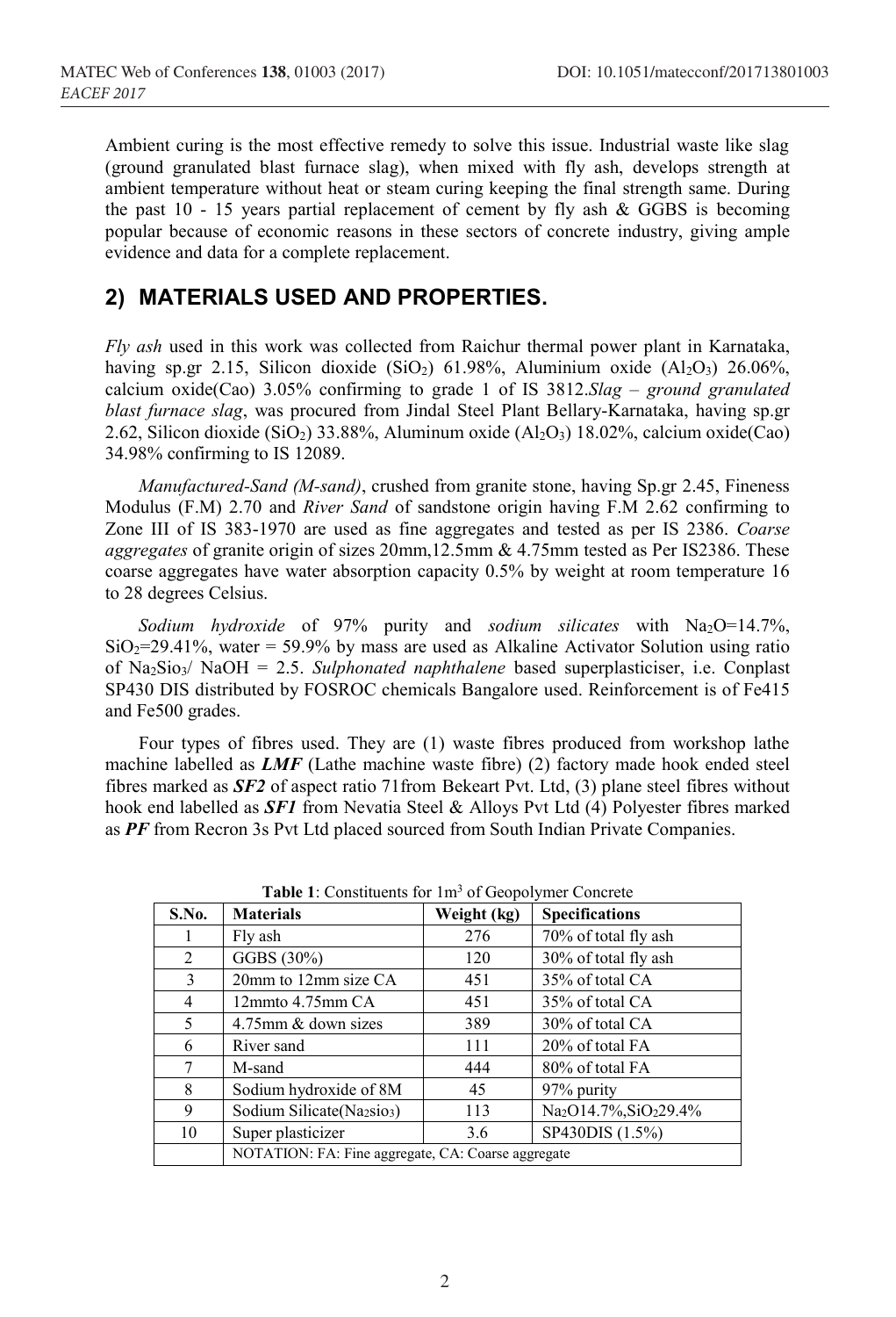Table 1 shows the mix proportions used for all reinforced geopolymer concrete specimens listed in Table 2.

## **3) SPECIMEN PREPARATION**

Alkaline Activator Solution (AAS) is prepared 24 hours before mixing of concrete. Molarity of the NaOH solution (SHS) determined by the relation M= 0.25PD. M is the molarity of NaOH solution , P is concentration of sodium , D is the density of SHS for P. Therefore to get 1 liter of SHS of 8, 10 and 12 Molarity  $(255+745)$ ,  $(306+694)$  and (354+646) of (Sodium Hydroxide pallets in gms + water in gms) added respectively [4]. Cover blocks of 10mm thick are used for all specimen to provide clear uniform cover to reinforcements. Compaction of geopolymer concrete while filling in formwork containing reinforcement is done by using vibrators. The side from work removed after 24 hours of casting and specimen are left to room temperature curing which varied from 16 degrees Celsius at night & 28 degrees Celsius during peak daytime.

## **4) SPECIMEN DETAILS**

To know the ductile capacity of reinforced flexural elements, different parameters which affect the ductility of components taken into considerations and a careful grouping of different specimens to be tested are listed. In all 41 slabs were tested having four different sizes *1.3m x 0.65m*, *1m x1m*, *0.8m x0.8m*, *0.975m x 0.65m* with aspect ratios 1, 1.5 and 2.0. Two types of loads were applied, i.e. CPL Central Point Load and UDL – Uniformly Distributed Load using monotonically increasing load in 50Mton Loading frame.

| Group Name<br>Fine Agg. - Molarity                                                                                                                                                                                                                                                                                                                                      | No &<br>Element | Size mm<br>$L \times B \times D$                        | Ast- $Nx-NL$                 | fy-fck-<br>& curing days |  |  |  |
|-------------------------------------------------------------------------------------------------------------------------------------------------------------------------------------------------------------------------------------------------------------------------------------------------------------------------------------------------------------------------|-----------------|---------------------------------------------------------|------------------------------|--------------------------|--|--|--|
| $A1:MS-8M$                                                                                                                                                                                                                                                                                                                                                              | 8-Slabs         | 1300 x 650 x 75                                         | $8 \text{mm} - 4 \# \& 7 \#$ | Fe500-57.87-36           |  |  |  |
| $A2:MS-10M$                                                                                                                                                                                                                                                                                                                                                             | 8-Slabs         | 975 x 650 x 75                                          | $8 \text{mm} - 4 \# \& 6 \#$ | Fe500-45.96-26           |  |  |  |
| A3: MS-12M                                                                                                                                                                                                                                                                                                                                                              | 8-Slabs         | 800 x 800 x 75<br>$8 \text{mm} - 5 \# \& 5 \#$          |                              | Fe500-41.70-22           |  |  |  |
| B1, B2, B3: MS-8M                                                                                                                                                                                                                                                                                                                                                       | 12-Slabs        | $1000 \times 1000 \times 60$                            | $8 \text{mm} -7 \# \& 7 \#$  | Fe415-44.20-14           |  |  |  |
| $C1:RS-8M$<br>$05-S$ labs                                                                                                                                                                                                                                                                                                                                               |                 | $1000 \times 1000 \times 60$                            | $8mm - 11\#2611\#$           | Fe415-35-14              |  |  |  |
| $D: BM1$ to $BM10$<br>$RS-8M$                                                                                                                                                                                                                                                                                                                                           | 10-Beams        | Top: $02#$ -8mm<br>Bot: 03#-12mm<br>$2L-8$ mm $-100c/c$ | $B=150$ mm<br>$D=210$ mm     |                          |  |  |  |
| Notation: MS- Manufactured sand, RS- River sand: Nx & N <sub>L</sub> rebars parallel to Shorter &<br>Longer Sides, Fe500- yield stress 533Mpa & Ultimate stress 587Mpa, Fe415- yield stress 423<br>Mpa and Ultimate stress 502Mpa, SS- Short sides simply supported & remaining sides free, fck –<br>cube compressive strength Mpa, PF – polyester fibers. PL-plain GPC |                 |                                                         |                              |                          |  |  |  |

**Table 2**: Specimen Groups

## **5) LOAD TESTING OF SPECIMENS**

Testing of slabs is done by applying crucial point loads and uniformly distributed loads by using 50MTon self-straining loading frame with electrically operated hydraulic jack. The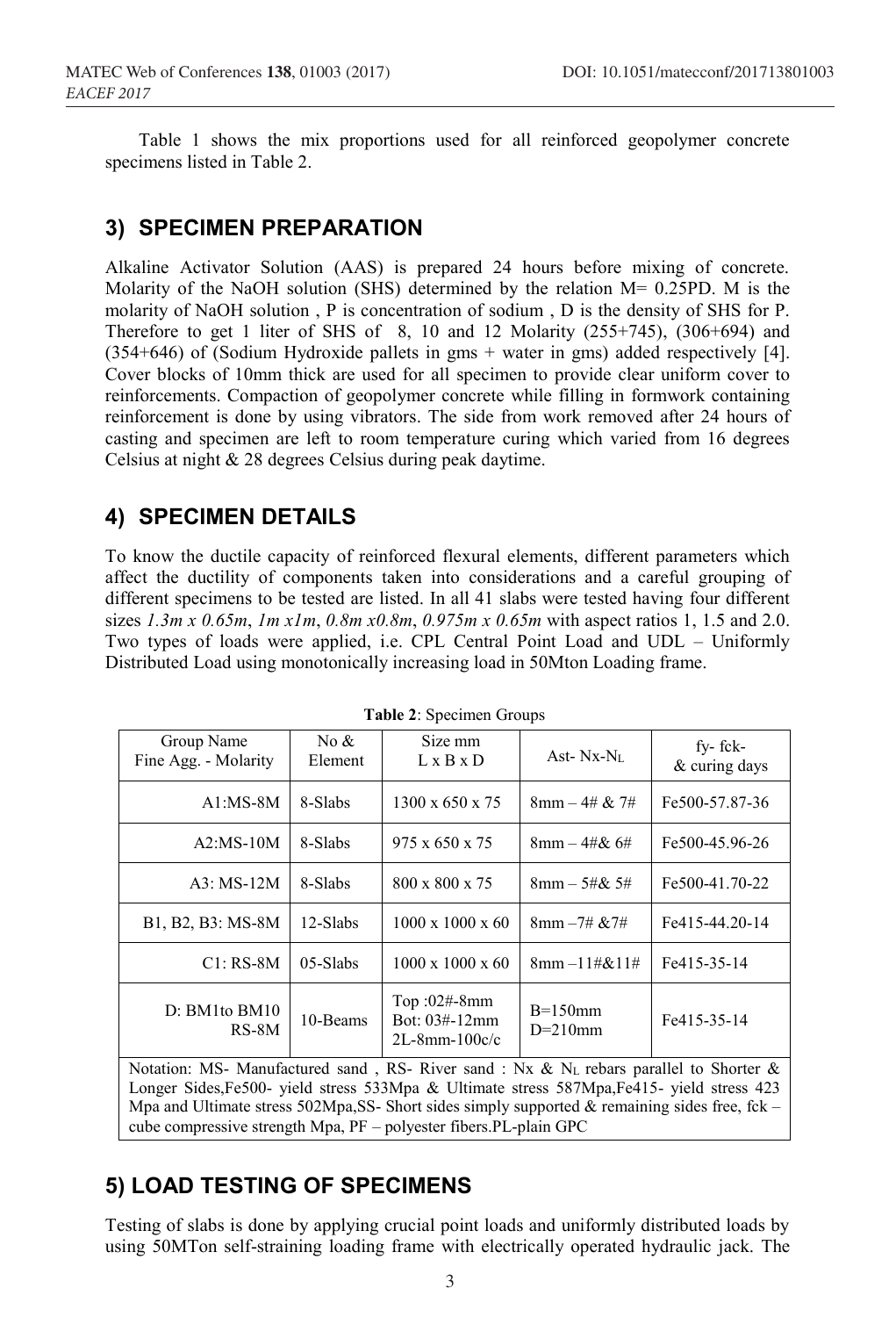two-point load system at a L/3 distance from both support ends of the beams applied for all the beams. Then the deflections are measured under load points and at the centre of the beam. On the day of testing flexural members - cubes and cylinders were tested.

#### **6) NUMERICAL COMPUTATIONS**

Among the most widely used and easily available aggregates, Granite holds the first place having Young's Modulus varying from  $10 - 70$  GPa - far above the values of sandstone rocks, i.e. 1- 20 GPa. When Manufactured sand of granite origin as fine aggregate mixed with coarse aggregates of granite origin, with fly ash: slag at 70:30 the resulting composite of granite based geopolymer concrete develops better structural properties. The IS:456- 2000 describes the relations between compressive strength and flexural strength, modulus of elasticity as  $f_{cr}$ =0.7√fck [2] and  $E_c$ = 5000√fck after 28 days of curing [9]. These expressions are very closely following for fly ash: GGBS ratio at 70:30. [3]

All slabs and beams are analysed using conventional elastic theory for the applied loads and provided boundary condition using geometrical & material properties like compressive strength, steel strength as listed in Table 1. The failure mechanism of reinforced geopolymer concrete flexural elements follows the conventional OPC based RCC behaviour. The numerical computations are done using IS 456-2000.Until the appearance of the first crack at centre bottom of slab and beam, the composite is linearly elastic. Assessing the strength at this stage, using a full section of concrete results into more moment of inertia gives fewer deflections than measured ones. The composite continues to behave linearly elastic till tensile steel yields. Deflection calculations based on the effective moment of inertia using local code give noticeably matching with actual deflections.

Using 0.67fck as peak stress in compression concrete with parabolic stress blocks gives maximum strain 0.0020 to 0.0025, whereas using 0.85fck with rectangular stress block gives strains around 0.003 to 0. 0035. Failure loads from both peak stresses are acceptably same. The tensile stress of concrete at all stages are neglected. Calculated flexural cracks widths and measured ones are closely matching and are within acceptable limits at service loads. Beyond this stage, the specimen is said to have failed structurally. Further loading on the specimen is treated as post failure stage where significant deflections are observed.

## **7) FLEXURAL DUCTILITY OF GEOPOLYMER CONCRETE**

If the constituent materials of concrete are ductile, then the concrete can be made more ductile by adding tension steel to develop the desired ductility so that the structures respond elastically at low cost. The plain geopolymer concrete under increasing flexure stress develops compression strains from 0.0010 to 0.0045 [5]. While reinforcement steel (Fe415) 0.0045 to 0.015 (yielding to failure). This reflects on strain ductility of 4.5 for GPC and steel 3.33. These values indicate the possible ductility of resulting composite, i.e. RGPC when subjected to pure flexural stresses.

For the known geometrical  $\&$  material properties - analytically yield load  $\mathbf{F}_y \&$  ultimate load **Fu** is determined. Corresponding deflections Δ<sub>v</sub> & Δ<sub>u</sub> are read from load Vs deflection curves are drawn by using laboratory measurements. Then Ductility (*calculated*) =  $\Delta$ **u** /  $\Delta$ **y**, and Ductile Load D. L=  $F_u/F_v$ . Similarly, Strain Hardening Slope for calculated one =SHS cal = Ductile Load (calculated)/Ductility (cal)

Similarly, Ductility(*measured*) =  $\Delta$ **um**/ $\Delta$ y,  $\Delta$ **um** is the maximum deflection the component undergone under maximum applied load  $\mathbf{F}_{um}$  and  $\Delta y$  is the measured deflection at yielding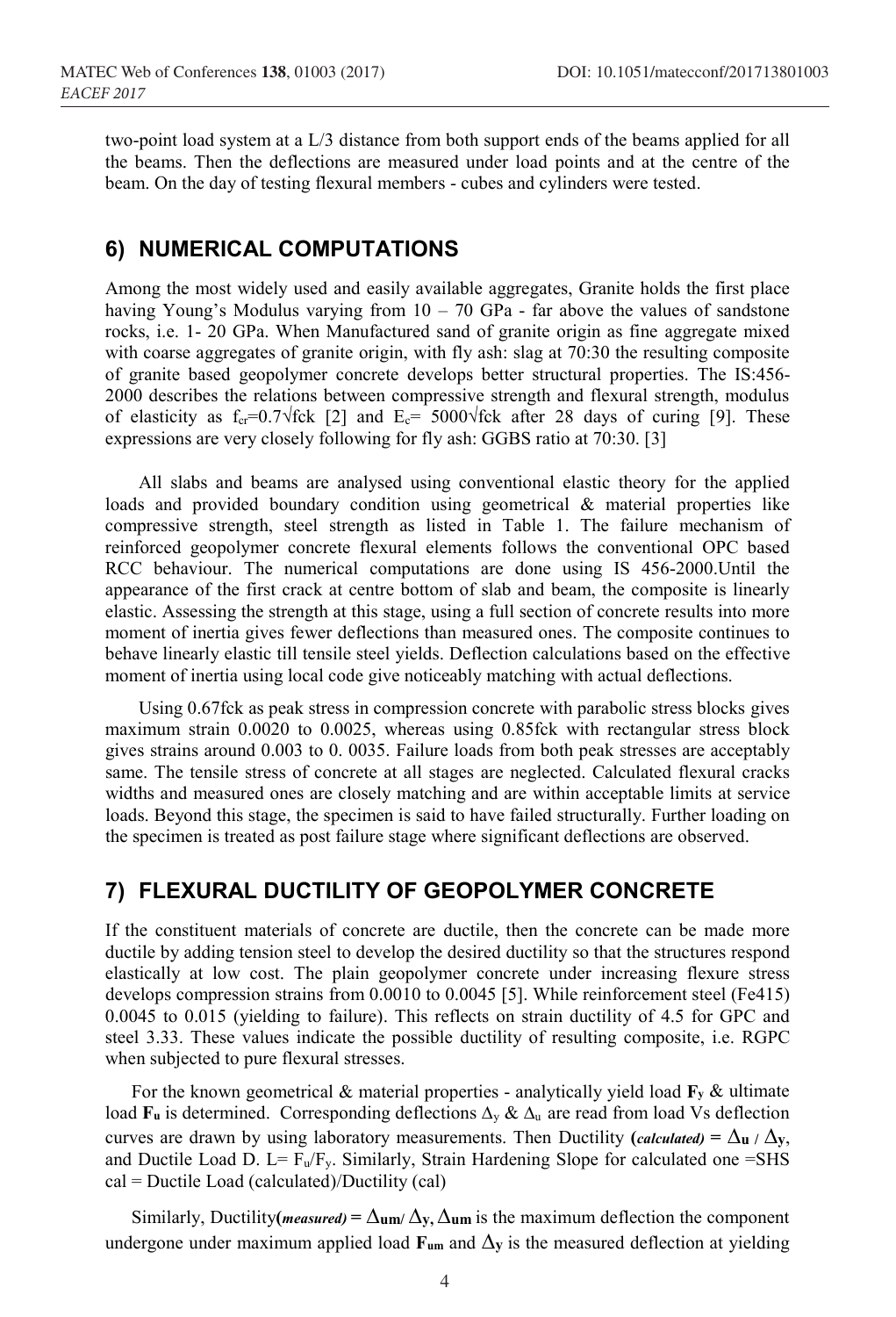of steel. Then Ductile Load D.L*m*= F**um**/Fy. Similarly, Strain Hardening Slope for measured one =SHS mea= Ductile Load (measured)/Ductility (mea)

Ductility (calculated) & Ductility (measured) represent the minimum and maximum ductility developed by GPC. The Average Displacement Ductility is the average ductility between these two values, having more probability develops under Normal Quality Control.

#### **8) RESULTS AND DISCUSSION**

The mix design used is based on 77% of total aggregates to produce 40Mpa after ambient curing at 16 to 28 degrees Celsius for seven days which includes 24 hours of the rest period. Although M-sand and R-sand have nearly same fineness modulus, using Manufactured sand, the mix provided more than 40 Mpa, while using River-sand produced less than 40 Mpa compressive strength. The main reason for the difference in strength may be due to the difference in rock origins of fine aggregates & coarse aggregate, i.e. M- sand being granite origin mixing with coarse granite aggregates produces excellent bonding, whereas River sand being Sandstone origin produced less bonding with coarse granite aggregates. Moreover, the basic compressive strength of granite (100 to 250Mpa) is more than sandstone (20 to 170 Mpa) making granite based concrete stronger.

With steel fibres, the composites develop improved strengths while PF produced a marginal increase in strength. This indicates that all four types of fibres used were able to develop a good bond with GPC mixture of both types of fine aggregate. The increased compressive strengths are attributed to the property of fibres in delaying the failure by increased deflections.

Fig.1 to Fig.3 represent the developed deflections of the first set of slabs *Group A*. Compared to UDL; Central point loads develop steep  $\&$  sudden deflections at all the three stages of loading. The first appearance of a crack in tension concrete, yielding of tension steel and development of peak compressive stresses - passed within a short difference of loads because of stress concentration under the load.

*Group B slabs:* Compared to Fe500 steel, Fe415 steel is more ductile. As seen from Fig 4, Fig 5 & Table 2- it has produced ductility of slabs around 2.81 without fibres. Manufactured steel fibres increased the average ductility to 3.15, while the lathe machine fibres could develop around 2.79 and did not influence much on ductility. The lathe machine fibres are of random sizes in a loop form and thus could not align themselves along the major bending axis. However, it is expected that increased percentage and reducing the sizes by cutting them down to aspect ratio 30 could produce more ductility which is cost effective also.

*In Group C*: As seen from Fig. 6 & table 2 the average ductility of slabs was limited to 1.64. Using steel fibres slight increase in ductility observed while marginal improvement in ductility was observed using polyester fibres.

*In Group D* all beams are subjected to two-point load system & beams with steel fibres developed slightly better ductility compared to 4 beams with polyester fibres. As seen from strength tests on cubes and cylinders, river sand of the type used has the less basic compressive strength right from its parent rock, i.e. Sand Stone has less compressive strength than Granite stone. In addition to this - river and does not develop enough bond with fibres and thus develops less ductility compared to M-sand.

As seen from strength tests on cubes and cylinders, river sand of the type used has less basic compressive strength right from its parent rock. That is, Sand Stone has less compressive strength than Granite stone. In addition to this, the river sand does not develop enough bond with fibres and thus develops less ductility compared to M-sand.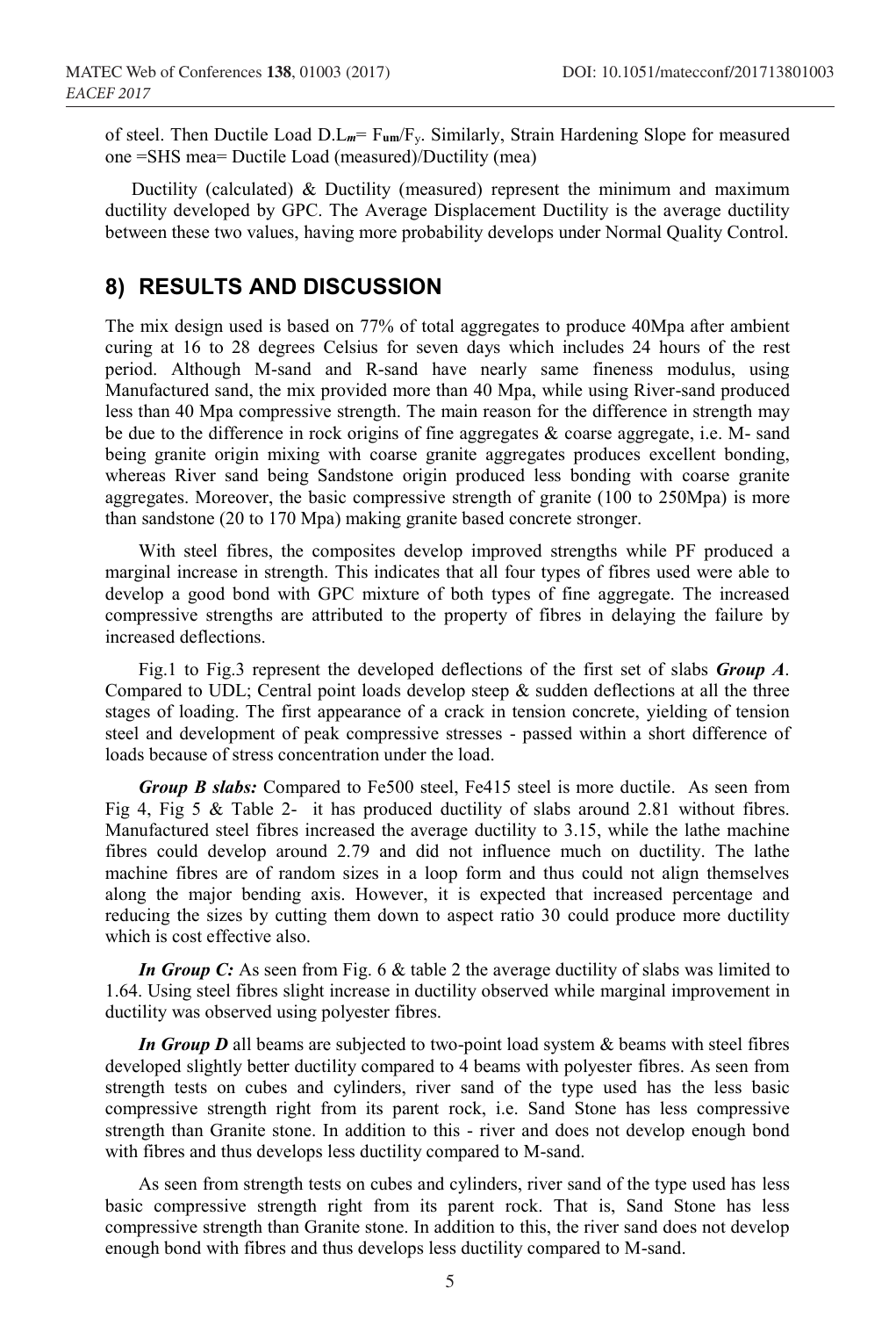The applied load Vs measured deflections of all specimens listed from Fig. 1 to 7. Table 3 shows the list of observed ductilities of all 51 test specimens. These results indicate that M sand based RGPC specimens are more ductile than R-Sand based specimens. With steel fibre, these specimens may further enhance the composite ductility.

Table 4 broadly summarises the ductilities interms of two fine aggregates used. Addition of steel fibres at 1 to 1.5% could increase the ductility of M-Sand and R-Sand based RGPC. The combination M-Sand with Fe415 reinforcement & steel fibres produce maximum ductility of **2.97**. However, R-Sand with Fe415 reinforcement without any fibres produces the lowest ductility of **1.91**.



**Fig. 1:** Applied Load (kN) Vs Measured Deflection (mm) for Group A1- specimens



**Fig. 3:** Load (kN) Vs Measured Deflection (mm) for Group A3- specimens



**Fig. 2:** Load (kN) Vs Measured Deflection (mm) for Group A2- specimens



**Fig. 4:** Load (kN) Vs Measured Deflection (mm) for Group B1 & B2- specimens



**Fig. 5:** Load (kN) Vs Measured Deflection (mm) for Group B1-& B3 specimens



**Fig. 6:** Load (kN) Vs Measured Deflection (mm) for Group C specimens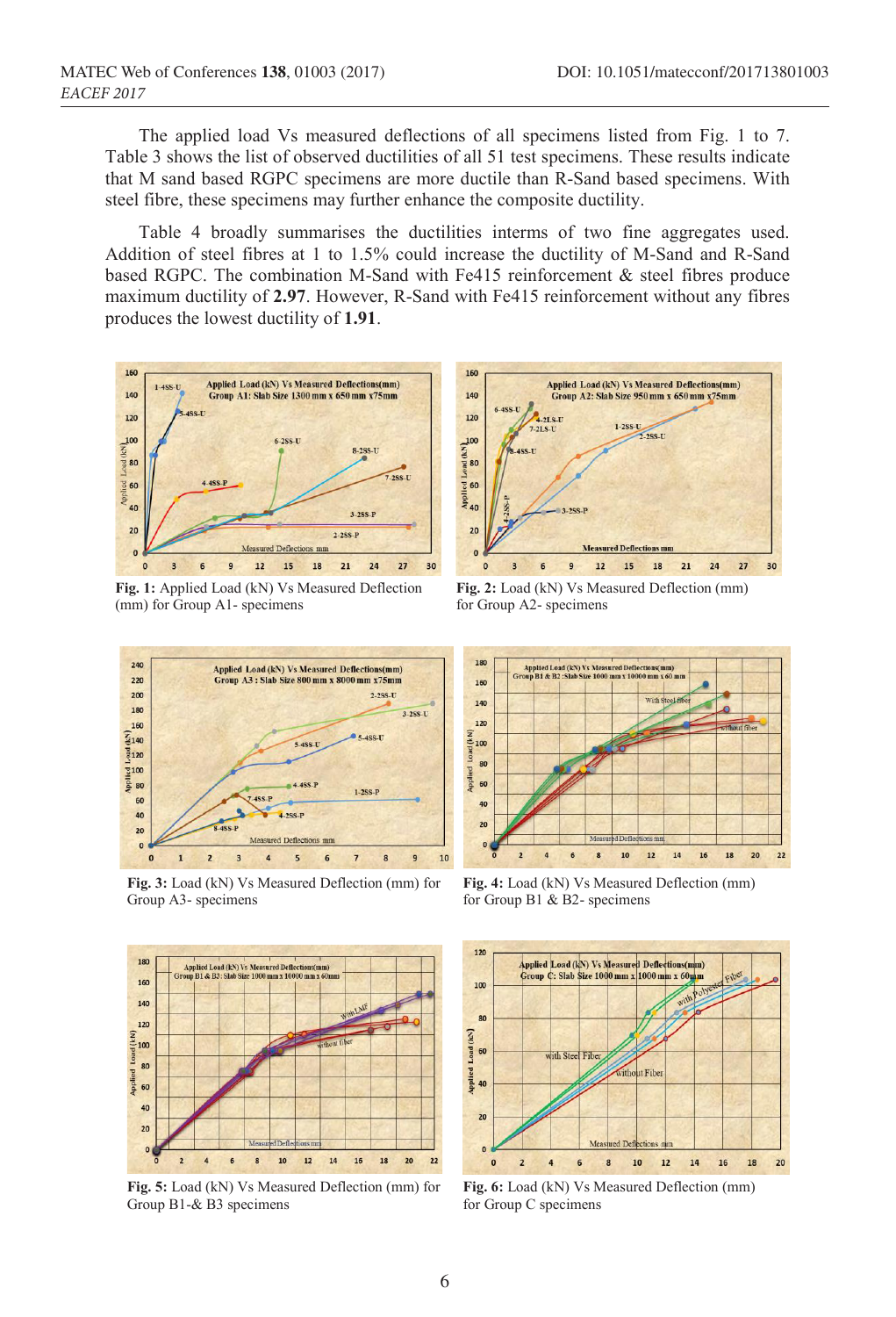

**Fig. 7:** Load (kN) Vs Measured Deflection (mm) for Group D specimens

| Table 3: Ductility Index of Reinforced Geopolymer Beams & Slab                                                         |                  |                 |                   |                           |       |                 |              |              |              |              |            |                           |          |
|------------------------------------------------------------------------------------------------------------------------|------------------|-----------------|-------------------|---------------------------|-------|-----------------|--------------|--------------|--------------|--------------|------------|---------------------------|----------|
| $Sl$ .No                                                                                                               | <b>Component</b> | <b>Fine Agg</b> | <b>Fibers</b>     | $\mathbf{f}$              | fck   | <b>Molarity</b> | D.I<br>(Cal) | D.L<br>(CaI) | D.I<br>(Mea) | D.L<br>(Mea) | <b>SHS</b> | $No$ of<br><b>Specime</b> | Remarks  |
| $\mathbf{1}$                                                                                                           |                  | M-Sand          | <b>Nil</b>        | Fe 500                    | 57.87 | <b>8M</b>       | 1.87         | 1.15         | 3.46         | 1.81         | 0.65       | 8                         |          |
| $\overline{2}$                                                                                                         |                  | M-Sand          | $^{\prime\prime}$ | $\pmb{\ast}$              | 45.9  | 10M             | 1.56         | 1.22         | 2.74         | 1.51         | 0.59       | 8                         |          |
| 3                                                                                                                      |                  | M-Sand          | $^{\bullet}$      | $\pmb{\ast}$              | 41.7  | 12M             | 1.26         | 1.14         | 2.02         | 1.30         | 0.67       | 8                         |          |
| $\overline{4}$                                                                                                         | Reinforced       | M-Sand          | <b>Nil</b>        | Fe415                     | 44.7  | <b>8M</b>       | 1.47         | 1.37         | 2.81         | 1.67         | 0.94       | $\overline{4}$            |          |
| 5                                                                                                                      | Two Way          | M-Sand          | <b>Steel</b>      | $\pmb{\ast}$              | 49.6  | <b>8M</b>       | 1.58         | 1.26         | 3.15         | 1.89         | 0.80       | $\overline{4}$            | 1%, 1.5% |
| 6                                                                                                                      | <b>Slabs</b>     | M-Sand          | <b>LMF</b>        | $\pmb{\mathfrak{m}}$      | 58.7  | 8M              | 1.32         | 1.26         | 2.79         | 1.83         | 0.96       | $\overline{4}$            | 1%, 1.5% |
| $\overline{7}$                                                                                                         |                  | R-Sand          | <b>Nil</b>        | $\mathbf{H}$              | 35.0  | <b>8M</b>       | 1.19         | 1.22         | 1.64         | 1.54         | 1.02       | $\mathbf{1}$              |          |
| 8                                                                                                                      |                  | R-Sand          | PF                | $\pmb{\mathsf{H}}$        | 37.6  | <b>8M</b>       | 1.19         | 1.22         | 1.64         | 1.54         | 1.02       | $\overline{2}$            | 0.50%    |
| 9                                                                                                                      |                  | R-Sand          | <b>Steel</b>      | $\boldsymbol{\mathsf{H}}$ | 38.1  | <b>8M</b>       | 1.12         | 1.20         | 1.68         | 1.56         | 1.07       | $\overline{2}$            | 1.50%    |
| 10                                                                                                                     | Singly           | <b>R-Sand</b>   | <b>Nil</b>        | Fe415                     | 35.00 | <b>8M</b>       | 1.50         | 1.21         | 2.17         | 1.50         | 0.80       | $\overline{2}$            |          |
| 11                                                                                                                     | <b>Reinforcd</b> | R-Sand          | <b>Steel</b>      | Fe415                     | 38.08 | 8M              | 1.46         | 1.21         | 2.25         | 1.58         | 0.83       | $\overline{a}$            | 1.50%    |
| 12                                                                                                                     | <b>Beams</b>     | R-Sand          | <b>PF</b>         | Fe415                     | 37.6  | <b>8M</b>       | 1.35         | 1.22         | 2.19         | 1.50         | 0.92       | 4                         | 0.50%    |
| 13                                                                                                                     | Average Value:   |                 |                   |                           |       |                 | 1.41         | 1.22         | 2.38         | 1.60         | 0.86       | 51                        |          |
| Notations used : D.I - Ductility Index, D.L - Ductile load, SHS - Strain Hardneing Slope, cal-calculated, mea-measured |                  |                 |                   |                           |       |                 |              |              |              |              |            |                           |          |

Table 4 : Ductility Ranking of RGPC specimens

| S.No           | F.A          | Fy                      | Fiber        | $DI_{cal}$ | DI <sub>mea</sub> | <b>SHS</b> | D.R |
|----------------|--------------|-------------------------|--------------|------------|-------------------|------------|-----|
| 1              | M-sand Fe415 |                         | <b>Steel</b> | 1.45       | 2.97              | 0.88       | Т   |
| $\mathfrak{D}$ | M-sand Fe415 |                         | Nil          | 1.47       | 2.81              | 0.94       | π   |
| 3              | M-sand Fe500 |                         | Nil          | 1.56       | 2.74              | 0.64       | π   |
|                |              | <b>M-Sand</b> (Average) | 1.49         | 2.84       | 0.82              |            |     |
| 1              | R-sand       | Fe415                   | <b>Steel</b> | 1.29       | 1.97              | 0.95       |     |
| $\mathcal{D}$  | R-sand       | Fe415                   | PF           | 1.27       | 1.92              | 0.97       | Ш   |
| 3              | R-sand       | Fe415                   | Nil          | 1.35       | 1.91              | 0.91       |     |
|                |              | <b>R-Sand</b> (Average) | 1.30         | 1.93       | 0.94              |            |     |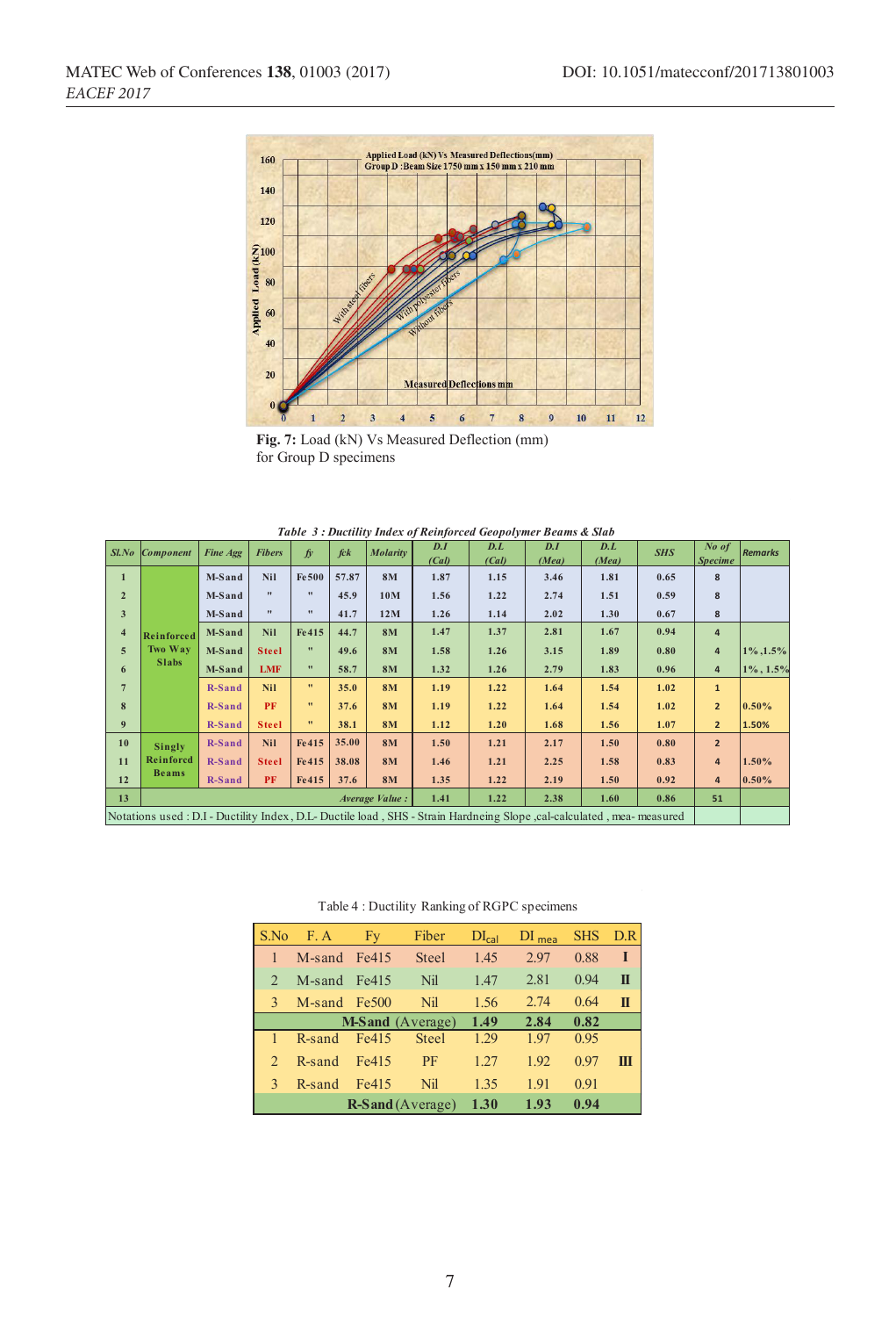#### **9) CONCLUSIONS**

Following conclusions are drawn based on room temperature cured fly ash- slag based reinforced geopolymer concrete flexural elements.

- The flexural behaviour of Reinforced Geopolymer Concrete is similar to Conventional OPC based RCC elements. IS: 456-2000 of Indian RC Design Code can be used to estimate all structural design related output.
- Using M-sand ductility of GPC could be in the range **1.50 to 2.85** and Using River sand it could be in the range **1.30 to 1.95**. The average of these two ductilities of RGPC lies between **1.4 and 2.40.**
- If fine aggregates and coarse aggregates are of the same rock origin, then the ductility of GPC is more with appreciable bond strength.
- Using proper steel grade  $&$  fibres at 10 to 15% could increase the strength and ductility of GPC.

#### **REFERENCES**

- [1] Prakash Desai, K. U. Muthu, A brief review on strength, deflection and cracking of rectangular, skew and circular reinforced concrete slabs, *Indian Institute of Science*, 91-108,(Mar-Apr. 1988).
- [2] Djwantoro Hardjito, Studies on Fly Ash-based Geopolymer Concrete, *Thesis Report, Curtain University of Technology*, (Nov.2005).
- [3] Radhakrishna et al., Strength Characteristics of Open Air Cured Geopolymer Concrete, *Transactions of the Indian Ceramic Society*, (Feb.2014).
- [4] Rajamane et al., Quantities of Sodium hydroxide solids and water to prepare sodium hydroxide solution of given molarity for geopolymer concrete mixes, *ICI technical paper*, (Sept. 2014).
- [5] N. Ganesan et al.*,* Development of stress block parameters for geopolymer concrete*, The Indian Concrete Journal*, vol **89**, Issue 9, pp 47-56, (Sept. 2015).
- [6] Mahantesh et al., Flexural behaviour of fly ash-slag based reinforced geopolymer concrete flexural elements cured at room temperature, *IJTAM*, ISSN 0973-6085, Volume **12**, Number 4, PP 845-856, (2017).
- [7] Mahantesh et al. , Strength and Deformation Behavior of Reinforced Geopolymer Concrete Flexural Elements, *IJCIET*, ISSN 0976-6316, Volume **8**, Issue 5, PP 1108 – 1121, (May 2017).
- [8] Robert Park & Thomas Paulay, *Reinforced Concrete Structures*, John Wiley & Sons, INC.UK, (2013).
- [9] IS 456-2000, Indian standard code of practice for plain and reinforced concrete for general building construction, *Bureau of Indian Standards* - New Delhi, (2000)
- [10] Sumajouw and Rangan, Low Calcium Fly Ash-based Geopolymer Concrete: Reinforced Beams and Columns, *Research Report GC3, Curtin University of Technology*, (2006).